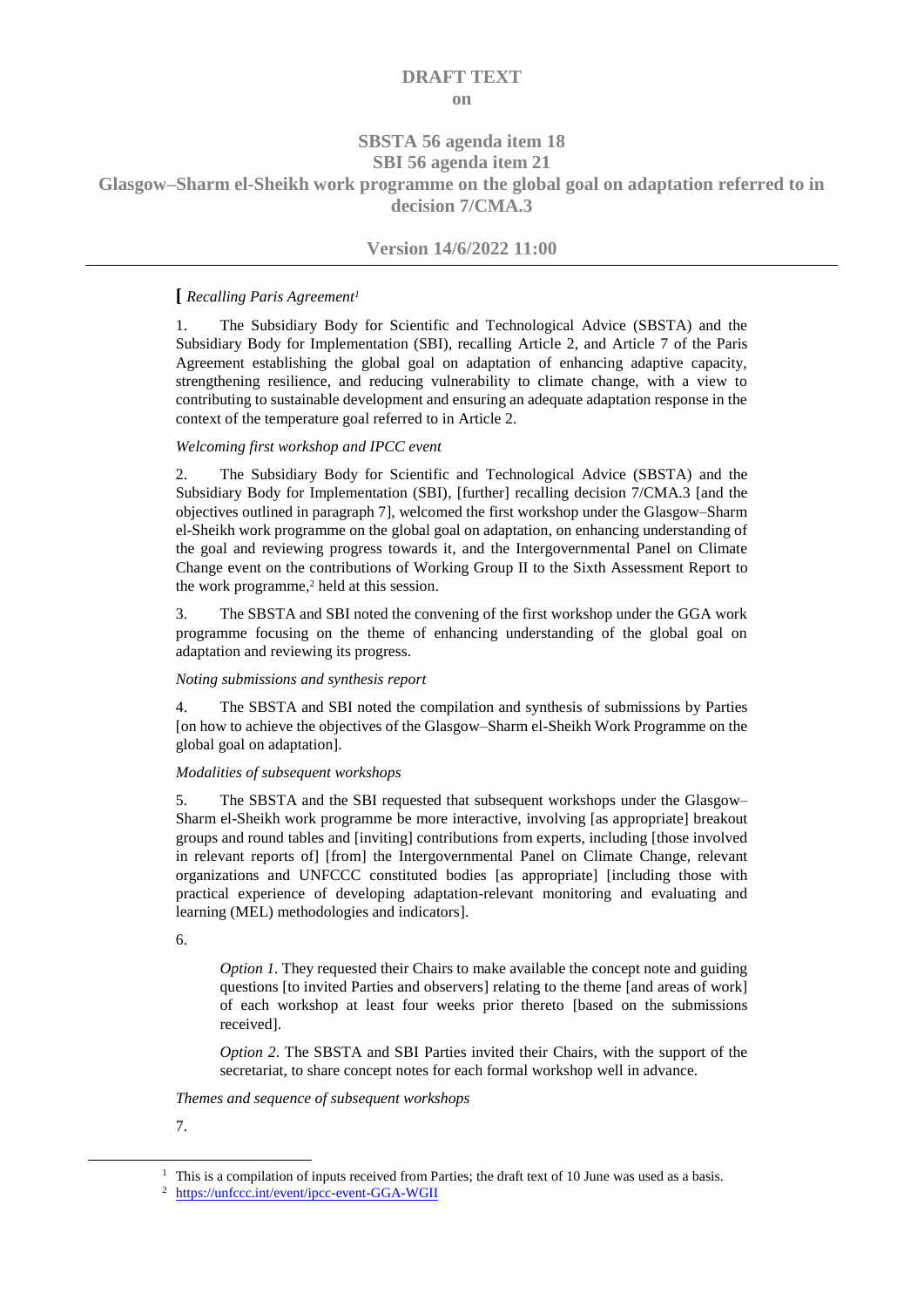*Option 1*. The SBSTA and the SBI endorsed the themes and sequence of the workshops for 2022 set out in the compilation and synthesis of submissions on the Glasgow–Sharm el-Sheikh work programme.<sup>3</sup>

*Option 2*. The SBSTA and SBI took note/welcomed the sequencing of the workshop outlined in the synthesis report and notes/recognize that the themes and areas of work will require further elaboration as the process progresses on a needed basis.

*Option 3*. The SBSTA and SBI endorsed the suggested themes and sequence of the workshops for 2022. These themes will require further elaboration as the process progresses, and themes, including the work programme objectives, can be revisited by Parties on a needed basis further on.

*Option 4*. The SBSTA and the SBI endorsed the themes and sequence of the workshops for 2022 set out in the compilation and synthesis of submissions on the Glasgow–Sharm el-Sheikh work programme, with the understanding that the work program is an iterative process and the eight objectives are interconnected and will inform each other.

### *Option 5*.

The SBSTA and SBI confirmed that the next workshop will focus on enhancing means of implementation and support for achieving the global goal on adaptation including lessons learnt, gaps and needs, enhancing implementation of adaptation action, scaling up actions and support, recognising adaptation efforts of developing countries and, adequacy of adaptation action and support provided for adaptation and the fair share of adaptation in the new collective quantified goal on climate finance.

The SBSTA and SBI further confirmed that upcoming workshops in 2022 will consider methodologies, targets, indicators, data and metrics for assessing overall progress towards achieving the global goal on adaptation, and the subsequent workshop to provide guidance to inform the GST on the four elements of Article 7.14 of the Paris Agreement, respectively.

*Option 6* The SBSTA and SBI welcomed the sequencing of the workshop outlined in the synthesis report and confirmed that the next workshop will focus on enhancing means of implementation and support for achieving the global goal on adaptation including lessons learnt, gaps and needs, enhancing implementation of adaptation action, scaling up actions and support, recognising adaptation efforts of developing countries and, adequacy of adaptation action and support provided for adaptation.

#### *Option 7*.

The SBSTA and the SBI requested that the third workshop on enhancing support consider short, mid and long term finance for planning, implementation and monitoring and evaluation of adaptation action, including the new collective quantified goal on climate finance.

The SBSTA and the SBI requested that the fourth workshop be based on the four elements of Article 7.14 of the Paris Agreement and its relationship.

### *Option 8.*

The SBSTA and the SBI agreed to continue with the theme of the first workshop on enhancing understanding of the global goal on adaptation and reviewing progress towards it, at the second workshop, with a view to identifying common priorities (virtual; August 2022).

The SBSTA and the SBI further agreed that the themes for subsequent workshops will follow the adaptation policy cycle as follows:

-

<sup>3</sup> Available at

[https://unfccc.int/sites/default/files/resource/Compilation%20and%20synthesis\\_GGA\\_WP\\_submissio](https://unfccc.int/sites/default/files/resource/Compilation%20and%20synthesis_GGA_WP_submissions_5June2022.pdf) [ns\\_5June2022.pdf.](https://unfccc.int/sites/default/files/resource/Compilation%20and%20synthesis_GGA_WP_submissions_5June2022.pdf)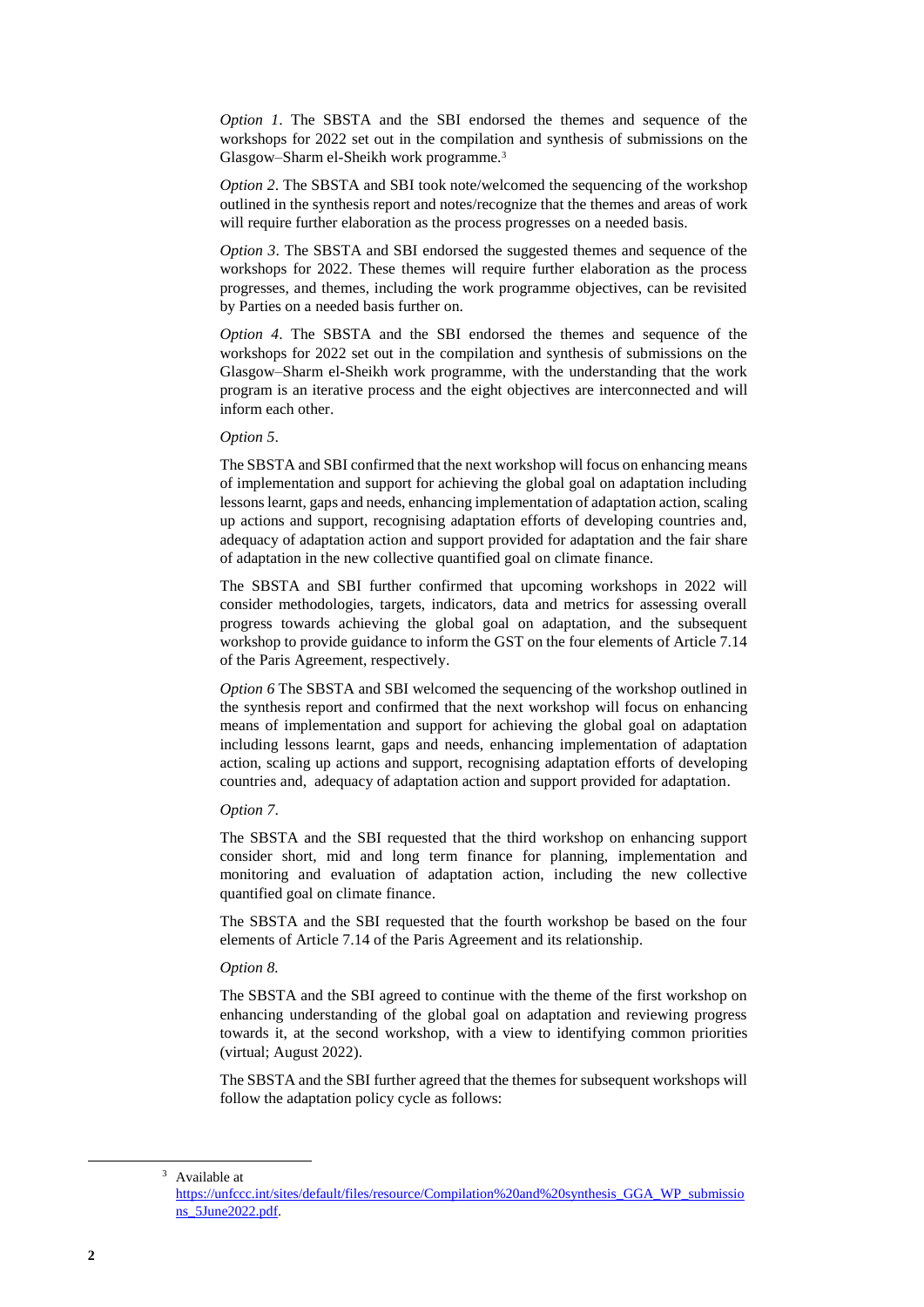(a) Workshop 3 (virtual; September 2022): Approaches for assessing vulnerability, adaptive capacity and resilience, including assessment approaches applied by financing institutions;

(b) Workshop 4 (in-person at SB 57; November 2022): Identification of adaptation options and needs, including best practices for scalable and replicable adaptation actions at the local, regional and national levels;

(c) Workshop 5 (virtual; April 2023): Stocktake of existing national adaptation goals and activities;

(d) Workshop 6 (in-person at SB 58; June 2023): Identification of existing local, subnational and national monitoring and evaluation systems and processes;

(e) Workshop 7 (virtual; September 2023): Identification of methodologies, indicators and policy approaches to track and report on progress at the regional and global level, feeding into the global stocktake;

(f) Workshop 8 (in-person at SB 59, November 2023): Potential improvements to existing communication and reporting instruments on adaptation under the UNFCCC and the Paris Agreement.

*Inputs for subsequent workshops*

8.

*Option 1*. They invited Parties and observers to submit via the submission portal<sup>4</sup> [views] [examples, experiences, and expertise] [suggested speakers that can inform the theme] relating to the theme [areas of work, format and expected outcomes and modality] of each workshop at least four weeks prior thereto.

*Option 2.* The SBSTA and the SBI invited Parties and Non-Parties, including expert bodies, partners and observers, to submit by August or September 2022 via the submission portal views on a roadmap for implementation of the Glasgow-Sharm el-Sheikh work programme in 2023, taking into account the themes and possible modalities of each workshop, for consideration at the 57th session of the subsidiary bodies (November 2022), which in turn could inform concept notes for subsequent workshops.

*Option 3.*

The SBSTA and SBI invited Parties to submit views on the subsequent workshops under the work programme to be conducted in 2022 at least 3 weeks in advance of each workshop.

The SBSTA and SBI requested the secretariat to prepare a compilation and synthesis of the submissions referred to in para x above, for consideration by Parties at each workshop.

9. The SBSTA and SBI noted the need to close the gap between science and policy in implementing the Glasgow–Sharm el-Sheikh work programme on the global goal on adaptation, further decided to invite the Intergovernmental Panel on Climate Change (IPCC) to present at each workshop the findings of the Sixth Assessment Report (AR6) that are relevant to the thematic areas of focus in subsequent workshops under the work programme.

10. The SBSTA and SBI invited the United Nations Environment Programme to present the findings of the Adaptation Gap Report 2021, and further invited the Standing Committee of Finance, PCCB, and the TEC/CTCN to present, at the workshop on means of implementation, findings of their work as it relates to enhancing action and support for adaptation.

*Coherence and linkages with the GST*

11.

-

<sup>4</sup> [https://www4.unfccc.int/sites/submissionsstaging/Pages/Home.aspx.](https://www4.unfccc.int/sites/submissionsstaging/Pages/Home.aspx)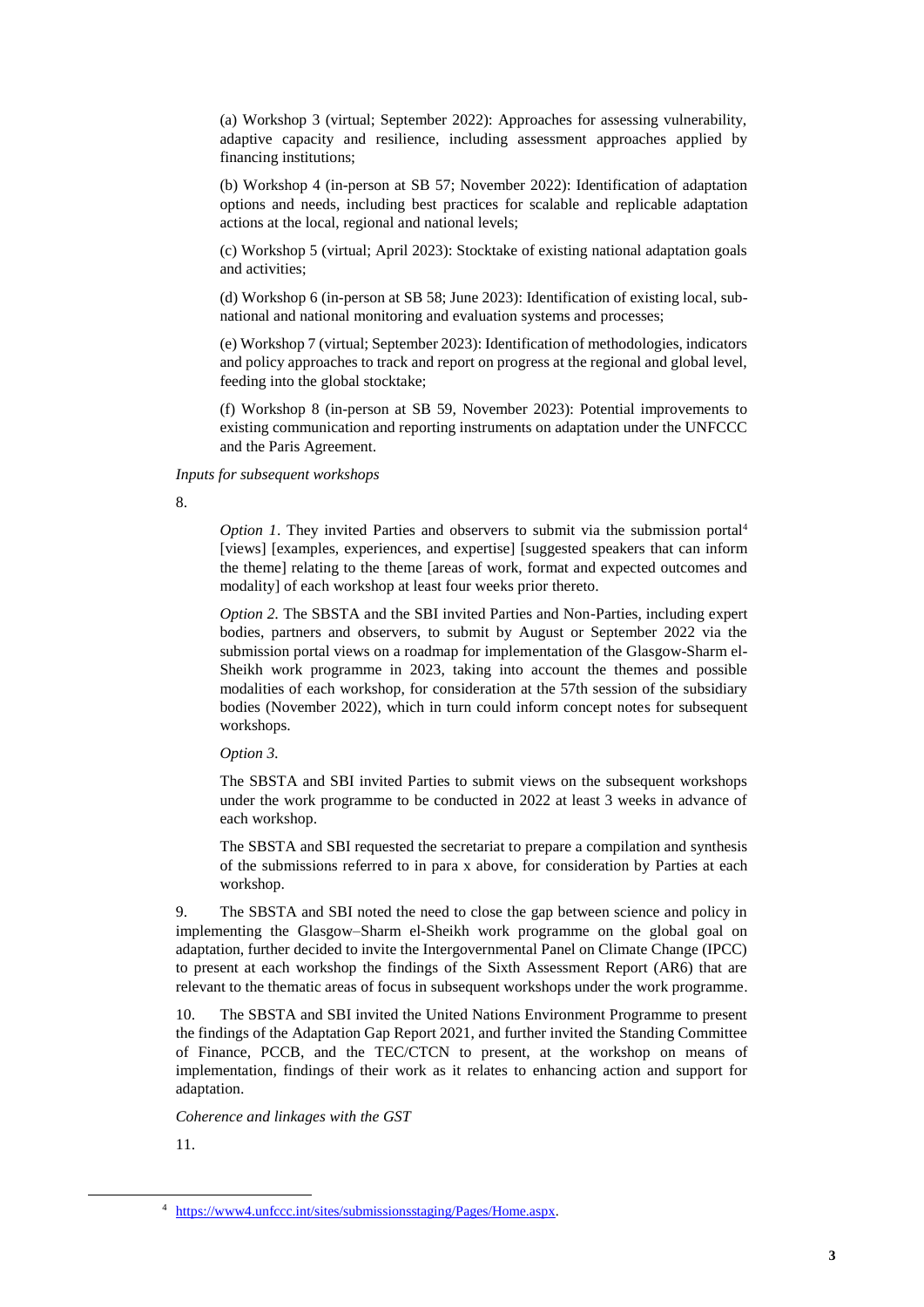*Option 1*. The SBSTA and the SBI requested their Chairs to ensure synergy and coherence [between] [of] activities under the Glasgow–Sharm el-Sheikh work programme and the technical dialogue of the first global stocktake [with a view to work under the programme informing the first and subsequent global stocktakes].

*Option 2*. The SBSTA and the SBI requested their Chairs to ensure that the technical dialogue of the first global stocktake draws upon activities under the Glasgow–Sharm el-Sheikh work programme, with a view for the first and subsequent global stocktakes to review the overall progress made in achieving the global goal on adaptation.

*Option 3*. The SBSTA and SBI concluded that the Glasgow Sharm-el-Sheikh work programme on the global goal on adaptation shall provide guidance to inform the GST on the assessment on progress on mandates contained in article 7.14 of the Paris Agreement and decision 11/CMA1.

*Option 4*. The SBSTA and the SBI to continue working with the co-facilitators of the technical dialogue of the first global stocktake to draw on activities under the Glasgow–Sharm el-Sheikh work programme recalling that work under the programme should inform the first and subsequent global stocktakes.

### *Capturing outputs*

12.

*Option 1*. The SBSTA and SBI requested their Chairs to prepare, with the assistance of the secretariat, after each workshop an informal summary report thereon to inform [subsequent workshops] [the single annual report] and relevant work of the constituted bodies.

*Option 2.* They also requested their Chairs to prepare, with the assistance of the secretariat, after each workshop an informal summary thereon to inform the preparation of the single annual report referred to in paragraph 16 of decision 7/CMA.3.

*Option 3*.

The SBSTA and SBI, requested the secretariat to prepare a report of each workshop, in the context of preparing a single annual report as contained in paragraph 16 of Decision 7/CMA.3, capturing the views expressed by Parties and highlighting progress made, areas of convergence, and gaps, with a view to operationalizing the objectives of the Work Programme and informing subsequent consideration by Parties under the work programme.

The SBSTA and SBI requested the secretariat, in preparing a single annual report as per paragraph 16 of Decision 7/CMA.3, to highlight progress of the work programme and recommendation for enhanced implementation for the second year of the work programme in line with the best available science and equity.

### *Option 4*.

The SBSTA and SBI requested their Chairs to prepare, with the assistance of the secretariat, after each workshop an informal summary report thereon to inform subsequent workshops and relevant work of the constituted bodies, and the single annual report referred to in paragraph 16 of decision 7 CMA 3. This report(s) should clearly articulate the progress made in relation to the specific themes to be addressed in each workshop, areas where greater clarity is still needed, and next steps to ensure each workshop is able to build upon the previous.

They recommended that the CMA consider requesting the SBTA and SBI Chairs to prepare, with the assistance of the secretariat, a report of each of the workshops under the Glasgow– Sharm el-Sheikh work programme in 2023 for consideration by the SBI and SBSTA at subsequent sessions of the subsidiary bodies.

#### *Option 5.*

They also requested their Chairs to prepare, with the assistance of the secretariat, after each workshop an informal summary report thereon to inform subsequent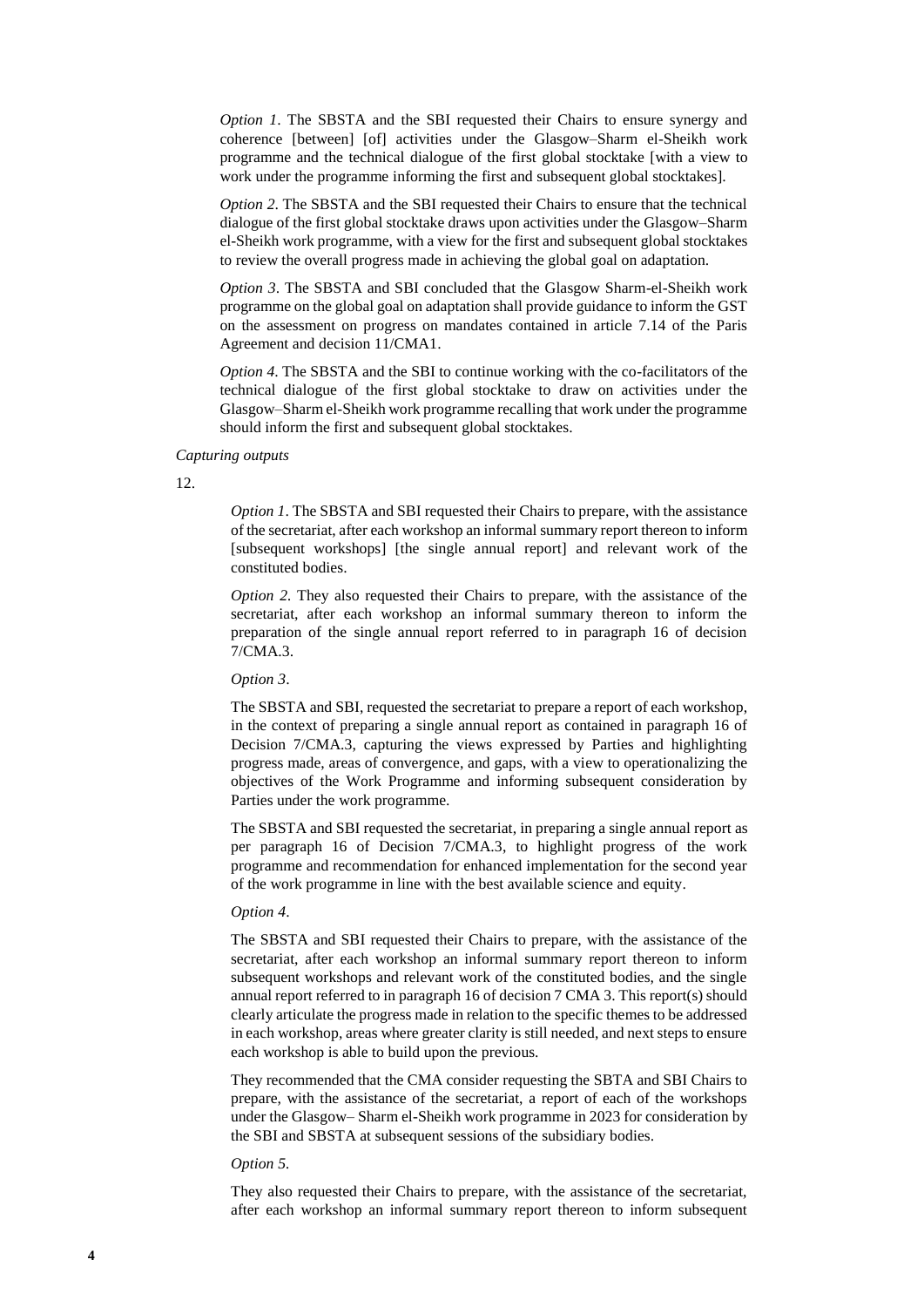workshops and relevant work of the constituted bodies as well for capturing progress on operationalizing the objectives of the Work Programme, integrating those to the single annual report referred to in paragraph 16 of decision 7 CMA 3.

The annual report should clearly articulate the progress made in relation to the specific themes and areas of work addressed in each workshop in operationalizing the objectives of the Work Programme.

*Additional technical work*

13.

*Option 1.* They further requested the secretariat to compile, building on other relevant work, a document on metrics and indicators, including information on gaps and needs, used at the local, national, regional and global level for monitoring and assessing progress towards the global goal on adaptation.

*Option 2.* They further requested the secretariat to compile, building on the Intergovernmental Panel on Climate Change, Adaptation Committee, National Adaptation Plans, Adaptation Communications and other relevant evidence-based and/or established work, a document on metrics and indicators, including information on gaps and needs, used at the local, national, regional and global level for monitoring and assessing progress towards the global goal on adaptation.

*Option 3*. They further requested the secretariat to compile, building on the IPCC reports, Adaptation Committee, NAPs, Adaptation Communications and other relevant adaptation documents evidence-based, a document on targets metrics and indicators, including information on gaps and needs, used at the local, national, regional, transboundary and global level for each theme or area identified under the objectives for monitoring and assessing progress towards the global goal on adaptation by September (before the third workshop).

*Option 4.* The SBSTA and SBI requested the Secretariat to compile and synthesize, by August 2022, indicators, approaches, targets and metrics that could be relevant for reviewing overall progress made in achieving the global goal on adaptation, including from the UNEP, IPCC, SDGs, Sendai Framework, relevant multilateral frameworks and mechanisms, and the UN organizations and specialized agencies, taking into account the discussion of the first workshop.

*Option 5.* They further requested their Chairs, with the support of the secretariat, to prepare, elaborating and building on the technical paper by the Adaptation Committee (FCCC/SB/2021/6) as well as other relevant work, a document on approaches taken in assessing progress on adaptation at local, subnational, national, regional and international levels, with a view to preparing an input by the Glasgow-Sharm el-Sheikh work programme to the global stocktake.

*Option 6.* They further requested their Chairs, with the support of the secretariat, to compile, elaborating and building on the work of the Adaptation Committee, other relevant work, a document on methodologies, metrics and indicators, monitoring and evaluation used at the local, national, regional and global level, including to inform efforts for monitoring and assessing progress on adaptation, in relation to the global goal on adaptation.

14. They requested the secretariat to compile existing work of the constituted bodies under the Convention, as well as other relevant work in each of the four elements of Article 7.14, including its relationship and identify possible gaps.

15. The SBSTA and SBI noted the gaps in science based guidelines to enable the communication, planning and reporting of consistent adaptation information, and invited the IPCC WGII to update the 1994 technical guidelines for assessing climate change impacts and adaptation.

16. The SBSTA and SBI further noted the information gaps in assessing impacts, required adequate adaptation response, needs and associated costs under observed and projected levels of global warming of 1.5 and 2 degrees, an in case in an overshoot, and invited the IPCC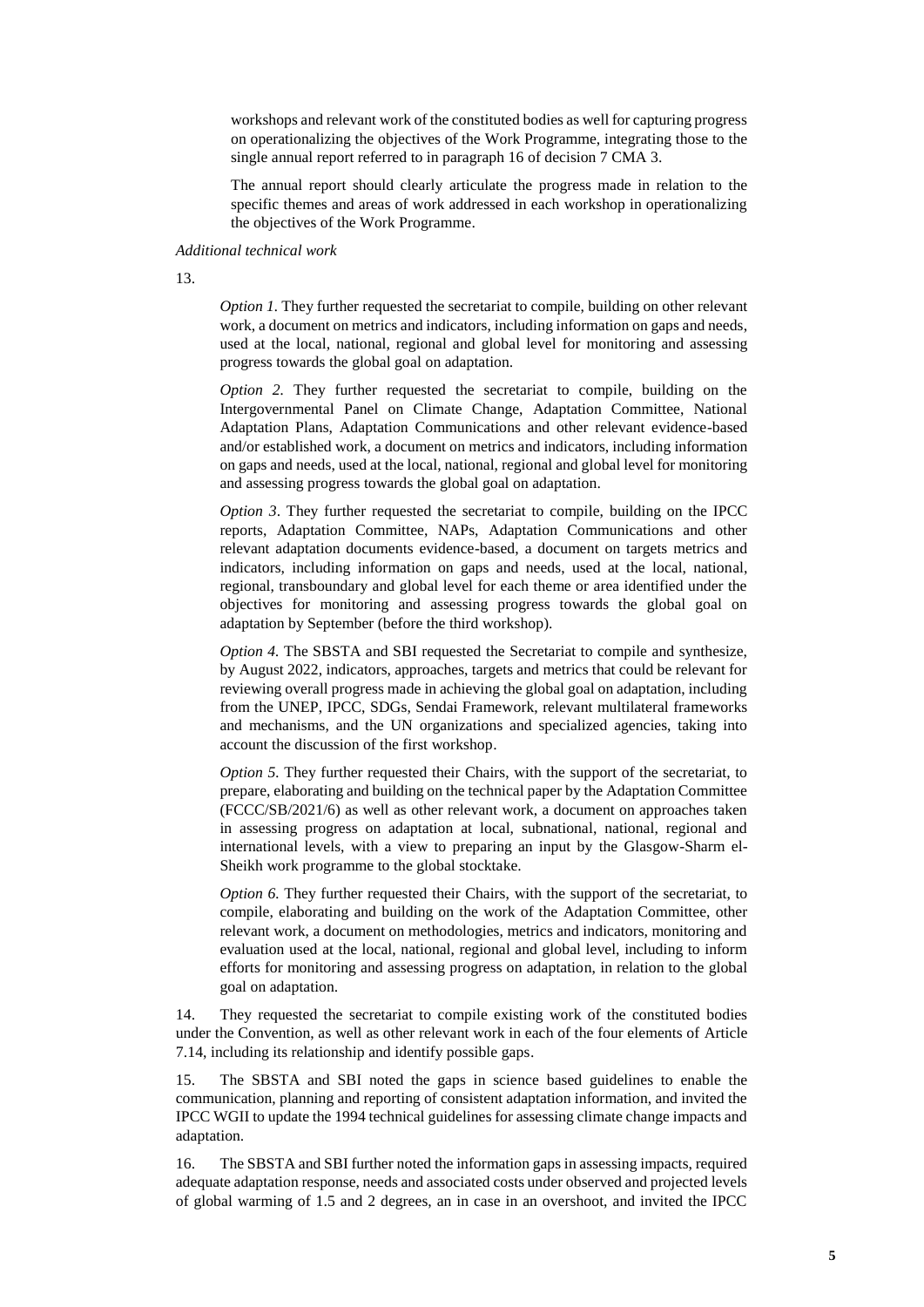WGII to prepare a special report on adaptation needs, costs under observed and projected levels of climate impacts, vulnerabilities and risks, and international cooperation to enhance adaptation action and support.

# *Additional workshops*

17.

*Option 1*. The SBSTA and the SBI invited Parties and relevant organizations to hold additional hybrid workshops on topics relevant to the Glasgow–Sharm el-Sheikh work programme to support achievement of its objectives.

*Option 2*. The SBSTA and the SBI requested the secretariat to consider additional hybrid workshop with equitable geographic and grouping representation to tackle the challenges around virtual engagement for developing countries, particularly/including LDCs and SIDS.

*Option 3*. The SBSTA and the SBI invited Parties and relevant organizations to hold additional hybrid workshops on topics relevant to the Glasgow–Sharm el-Sheikh work programme to support the achievement of its objectives, with equitable geographic and groupings representation to tackle the challenges around virtual engagement for developing countries.

*Option 4*. The SBSTA and SBI, noted the various challenges of the virtual modality to inclusive participation and meaningful progress, and concluded to conduct three additional in person formal workshops in 2022 in advance of SB57, ensuring equitable geographical representation of parties, to substantively progress work on enhancing means of implementation and support for achieving the global goal on adaptation, on methodologies, targets, indicators, data and metrics for assessing overall progress towards achieving the global goal on adaptation, and on guidance to inform the GST, respectively.

*Option 5*. The SBSTA and the SBI took note of the interest of some Parties to use additional opportunities for exchanges on topics relevant to the Glasgow–Sharm el-Sheikh work programme to support achievement of its objectives.

*Option 6*. The SBSTA and the SBI took note of opportunities to exchange ideas through virtual or hybrid discussions on topics relevant to the Glasgow–Sharm el-Sheikh work programme to support achievement of its objectives.

### *Consideration at CMA4<sup>5</sup>*

18. The SBSTA and the SBI recommend the secretariat to table the single annual report, inclusive of the outcomes of the completed workshops of the Glasgow-Sharm el-Sheikh work programme, at CMA.4 to maintain and leverage political momentum, through ministerial consultations or roundtables, enabling the review of the effectiveness of the work programme at the half-way mark, in line with scheduled technical discussions at the subsidiary bodies sessions that are mandated at CMA.4 as per paragraph 16 of decision 7 CMA.3.

**19.** The SBSTA and SBI concluded that further guidance shall be provided by Parties at CMA4 in 2022, on the implementation of the work programme in 2023, including on modalities, themes and outputs.

-

<sup>5</sup> Elements for a draft decision are included in the annexes.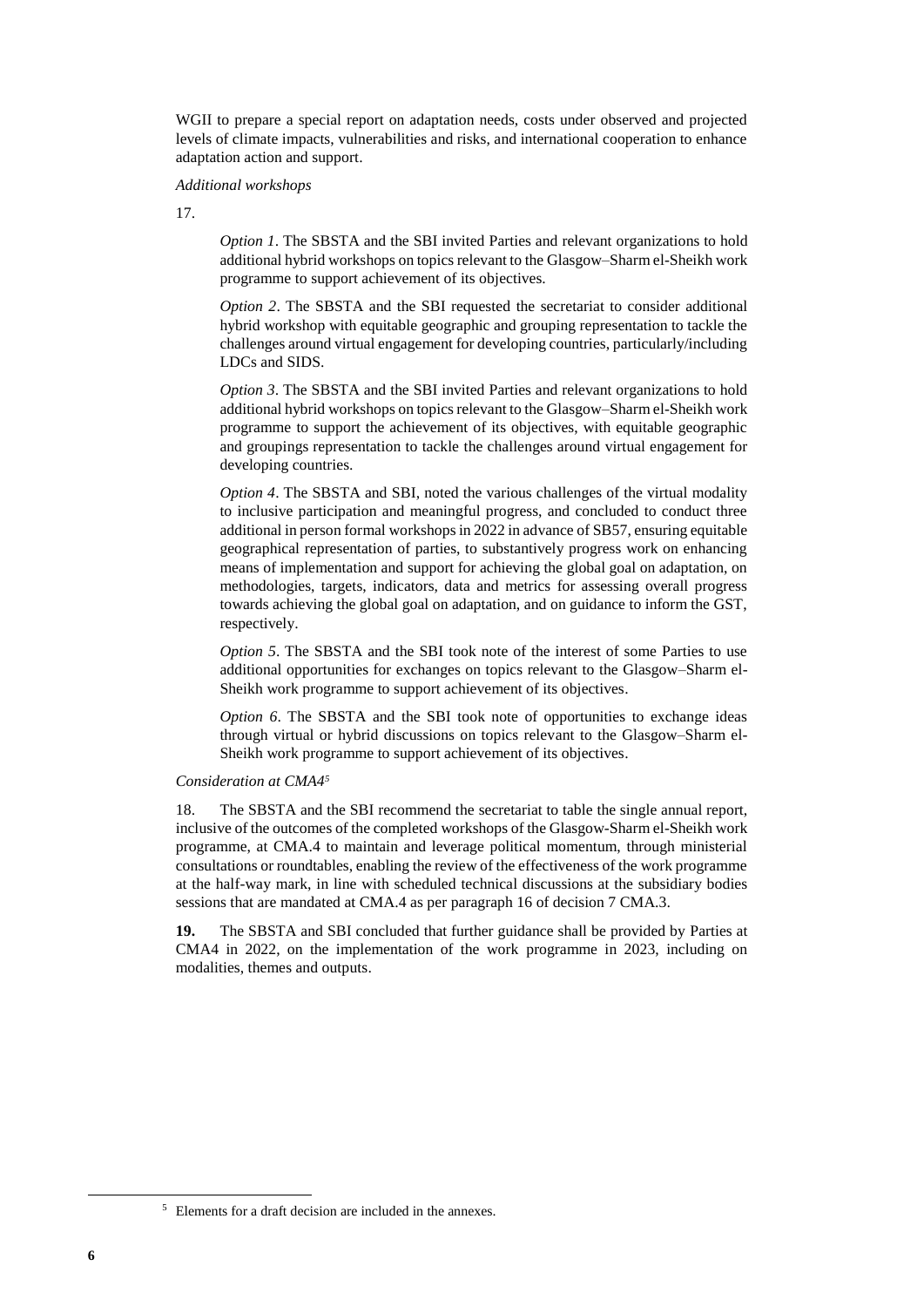# **Annex I**

# Elements of a draft decision for further consideration and adoption by CMA4

*These elements are preliminary, not exhaustive. They are intended to assist Parties in advancing the discussions on this matter and do not prejudge further work or prevent Parties from expressing further views*

# *The Conference of Parties Serving as the Meeting of Parties to the Paris Agreement;*

Recalling Article 2 and 7 of the Paris Agreement establishing the global goal for adaptation of enhancing adaptive capacity, strengthening resilience and reducing vulnerability to climate change, with a view to contributing to sustainable development and ensuring an adequate adaptation response in the context of the temperature goal referred to in Article 2

Recalling Article 3 of the Paris Agreement as nationally determined contributions to the global response to climate change, all Parties are to undertake and communicate ambitious efforts as defined in Articles 4, 7, 9, 10, 11 and 13 with the view to achieving the purpose of this Agreement as set out in Article 2. The efforts of all Parties will represent a progression over time, while recognizing the need to support developing country Parties for the effective implementation of this Agreement

Recalling decision 7/CMA.3 establishing and launching a comprehensive two-year Glasgow–Sharm el-Sheikh work programme on the global goal on adaptation and that its implementation of the work programme will start immediately after the third session of the Conference of the Parties serving as the meeting of the Parties to the Paris Agreement

Recalling decision 11/CMA.1 that the global stocktake will review the overall progress made in achieving the global goal on adaptation and acknowledges that adaptation efforts contribute to this objective; noting the importance of clear guidelines and methodologies for communication as envisaged in para 8 of 9/CMA.1 and reporting envisaged in 18/CMA.1; further noting that current state of knowledge is not sufficient to address the decision 1/CP.21, paragraph 45(b) mandate and requires time and effort to advance

Recalling Articles 9, 10, 11, 13 and 14 of the Paris Agreement

# **Guiding principles and overarching considerations**

The determination of elements of the GGA and achieving the GGA must be guided by the

principles and overarching considerations stipulated in the UNFCCC and its Paris Agreements, as such, all aspects, activities and outputs of the work programme shall:

Definition of global targets and indicators, and quantifying the elements of the Global Goal on Adaptation, including complementary qualitative elements, and quantify appropriate finance needed for a transformative adaptation agenda in developing countries

- Enhance the implementation of adaptation at national, subnational and global levels
- Facilitate the provision of adequate adaptation needs-based support to developing countries
- Raise global adaptation ambition, action, and support necessary to close the growing adaptation needs and finance gaps in developing countries, in light of mitigation ambition and the temperature goal in Article 2 of the Paris agreement
- take place in the context of sustainable development, efforts to eradicate poverty and ensure food production is not threatened.
- take into account the special circumstances and needs of Africa and other developing countries.
- follow a country-driven approach, pose no-additional burden to developing countries, and be guided by the best available science
- reflect equity, common but differentiated responsibilities and respective capabilities in light of different national circumstances,
- represent progression over time in the context of supporting developing countries to enable their implementation of adaptation actions
- The global goal on adaptation is a moving target as it is linked to collective mitigation ambition and efforts to reach the temperature goal of 1.5 degrees.
- The determination of the GGA and achieving it is a progressive and iterative process that will not end with only delivering on a set of adaptation targets.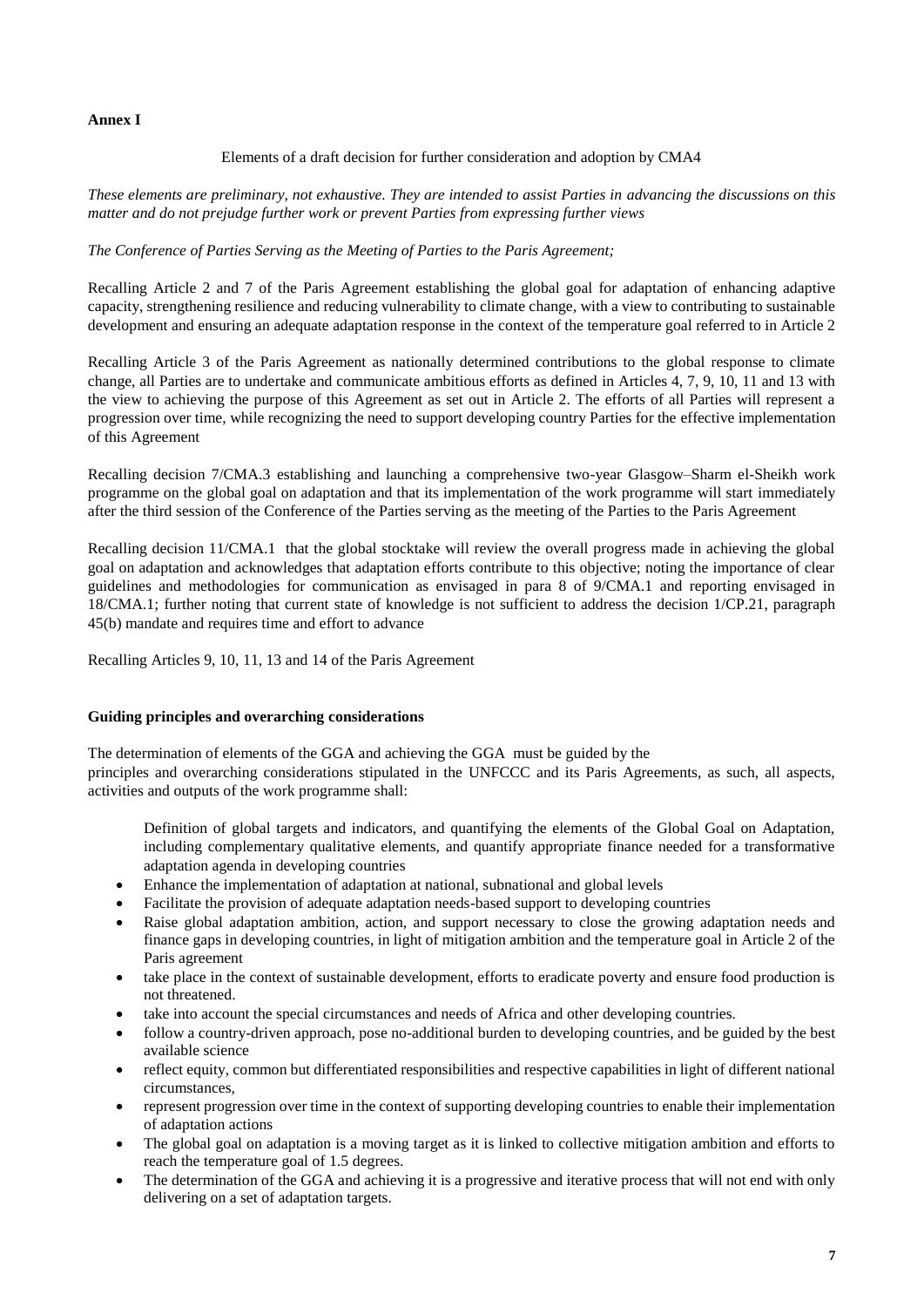- The determination of the GGA targets must be cyclically considered by Parties following each GST to refine and revise the adaptation targets and address the emerging risks and support needs,
- Revision of the GGA targets must ensure the adequacy of the adaptation goal and adaptation response in light of the findings of each GST and the resulting recommendations to inform the enhancement of action and support on adaptation in the next round of NDCs.
- timeliness, accessibility, and scale of quantified adaptation responses and provision of support are key aspects in determining the GGA and assessing progress towards its achievement.

# **Achieving the objectives contained in decision 7/CMA3 including through;**

- Defining the elements, targets and indicators of the GGA quantitatively on a global level. and complementary qualitative targets
- Global Assessment of current and future climate risks and associated adaptation needs and costs
- Determining and enhancing the provision and accessibility of means of implementation including finance and technology support needs to achieve the GGA
- Assessing progress in implementation all adaptation related provisions, mandates and processes under the UNFCCC and Paris Agreement (including adaptation component of NDCs and TNAs, NAPs, ADCOMs)
- Developing common quantitative and qualitative metrics, methodologies, and approaches for reviewing progress towards achieving the GGA and mandates contained in decision 11/CMA1 and article 7.14 of the Paris Agreement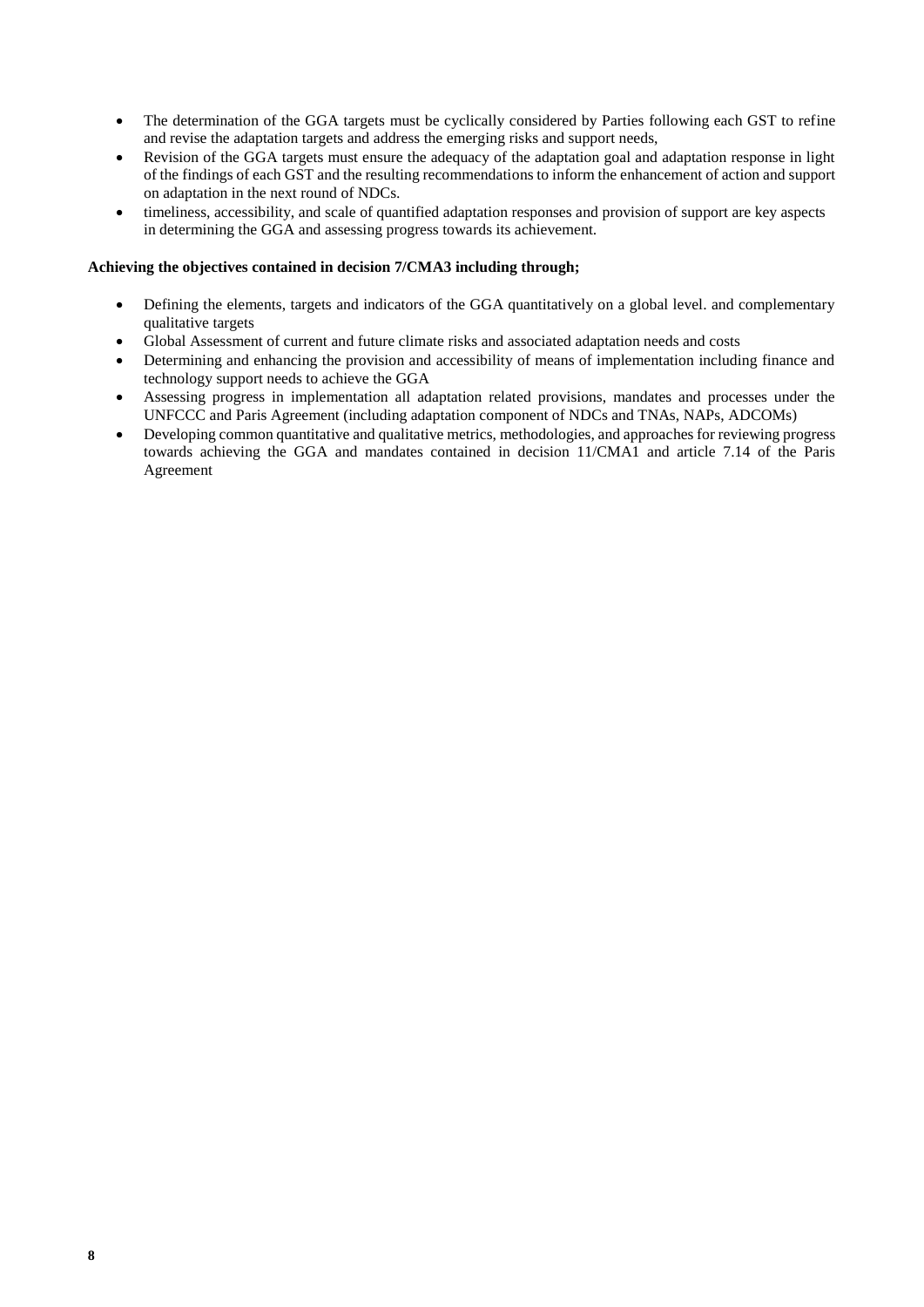# **Annex II**

# **Elements of a draft decision for further consideration and adoption by CMA4**

The draft elements contained in this note have been prepared by the co-facilitators under their own responsibility. These elements are preliminary, not exhaustive and have no formal status. They are intended to assist Parties in advancing the discussions on this matter and do not prejudge further work or prevent Parties from expressing their views at any time.

# **Guiding principles related to the work programme on GGA:**

- Based on the principles and provisions of the Convention and the Paris Agreement, including equity and common but differentiated responsibilities and respective capabilities;
- It will further enable the full implementation of the Paris agreement and its temperature goals, as stipulated in Article 2. Re-establishing the existing link between both adaptation and mitigation in an inclusive and dynamic manner;
- Any Adaptation related action that would feed into the achievement of the GGA
- Nationally determined and takes into account National circumstance, needs, and priorities
- Best and available sciences and evidence on knowledge and practices
- Avoiding additional burden to developing country Parties
- $\bullet$  Enhancing the implementation of adaptation at national, subnational and global level
- Linking adaptation to achieving sustainable development and poverty eradication, and the protection of Mother Earth.
- Addressing the significant reduction of the socioeconomic and technological divide between developed and developing countries through adaptation.
- Enhancing sustainable development and minimizing adverse impact at different dimensions
- Promote multiple benefits among climate resilience, economy and society
- Scaling up adaptation action by providing adequate and effective support, in particular to developing countries
- Keep balance between mitigation and adaptation
- enhance cooperation among different sectors, regions and constituted bodies under the Convention and Paris Agreement
- Considering the linkages between GGA and other relevant international objectives
- Aligned with the evaluation progress related to Global Stocktake.
- According to Article 7.1 to consider GGA

# **Objectives**

- To enhance common understanding on key terms related to GGA, including identifying the parameters of the GGA, framework of GGA work programme, key components under GGA, considering that is global in nature, including quantitative and qualitative dimensions.
- To explore feasible and existent methodologies and metrics on measuring and collecting the progress of GGA.
- To communicate knowledge and practices on adaptation between different sectoral and country level
- To formulate a procedure to facilitate the progress of GGA feed into GST according to Article 7.14 of Paris Agreement and decision 7/CMA3

# **Outcomes**

- Enhanced support for developing country Parties, including finance, technology transfer and capacity-building
- Clear pathway for Parties to achieve GGA via placing adaption action associated with sufficient support, including finance, technology transfer and capacity building
- Collective progress assessment on adaptation at global level (including regional and national), as well as other dimensions, through relevant reports, including NDCs, NAP, National Communication, Adaptation Communication, Biannual Updated Report, as necessary, etc.
- Possible methodologies and metrics of measuring the progress on GGA by taking into account adequacy and effectiveness support to adaptation actions
- Definition of the GGA agreed.
- Definition of a guidance for IPCC Focal Points and IPCC Bureau for the Special Report on methodologies to determine adaptation needs that include climate projections, climate risk assessment, adaptation measures, adaptation cost-analysis, measuring and timespan of climate risk reduction.

# **Scope: in addition to para 7 of decision 7/CMA3:**

- Identification of barriers and challenges for implementing adaptation actions
- Exchange of best practices and lessons learned related to thematic areas for implementing adaptation actions
- Gaps and needs on implementation of adaptation actions from countries related to means of implementation
- Strengthening of the link between adaptation and means of implementation